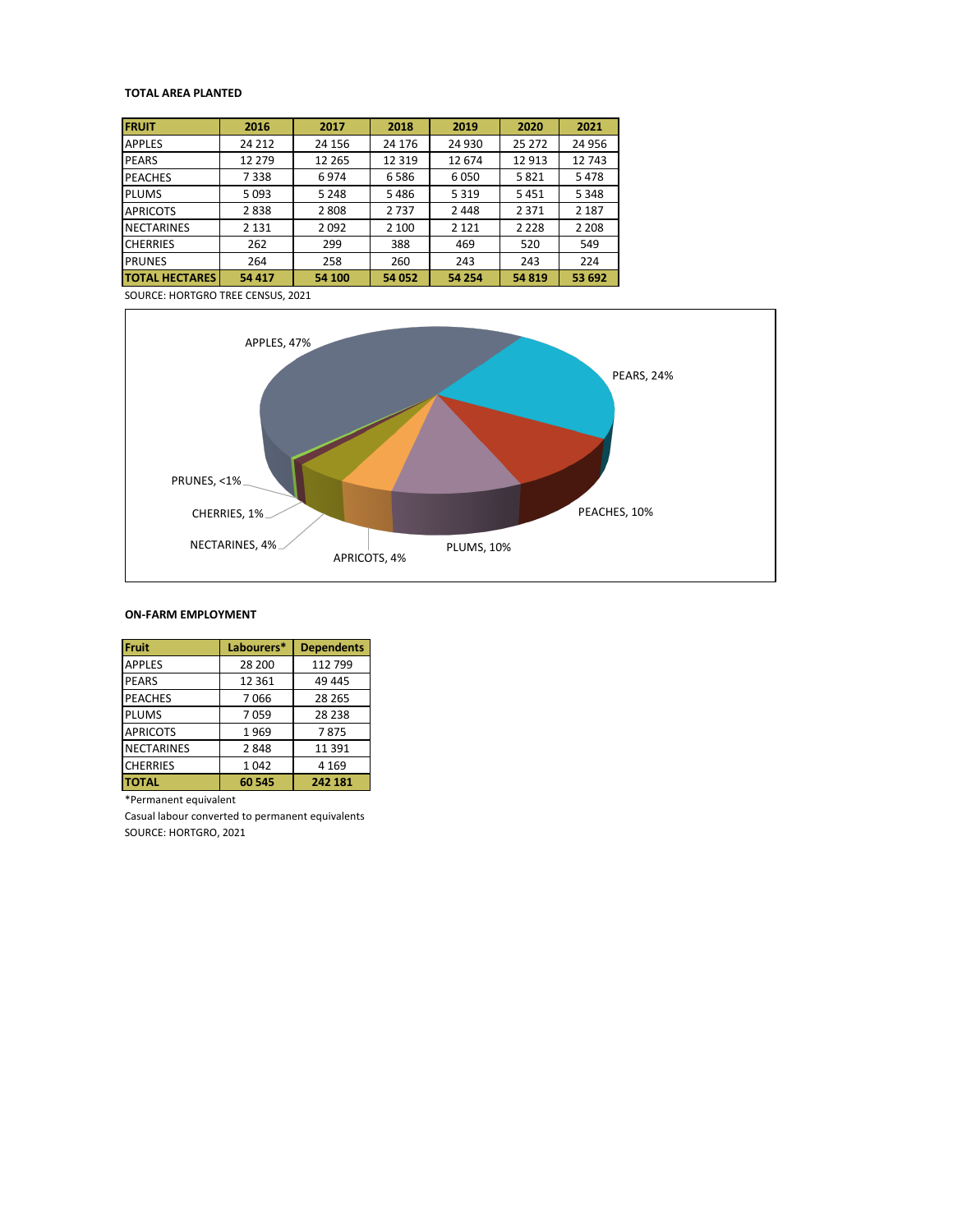**ECONOMIC INDICATORS, 2021 EXCHANGE RATE TRENDS, 2013 - 2021**



SOURCE: Past Exchange Rate.com, 2022

**EXCHANGE RATE TRENDS (RAND VS MAJOR CURRENCIES): 2004 - 2021**

| Year | <b>AVERAGE EXCHANGE RATE PER YEAR</b> |                  |                 |  |  |
|------|---------------------------------------|------------------|-----------------|--|--|
|      | <b>EURO</b>                           | <b>US DOLLAR</b> | <b>UK POUND</b> |  |  |
| 2004 | 7,99                                  | 6,43             | 11,78           |  |  |
| 2005 | 7,91                                  | 6,37             | 11,58           |  |  |
| 2006 | 8,51                                  | 6,75             | 12,50           |  |  |
| 2007 | 9,66                                  | 7,05             | 14,11           |  |  |
| 2008 | 12,06                                 | 8,25             | 15,13           |  |  |
| 2009 | 11,67                                 | 8,42             | 13,10           |  |  |
| 2010 | 9,69                                  | 7,32             | 11,30           |  |  |
| 2011 | 10,09                                 | 7,26             | 11,62           |  |  |
| 2012 | 10,55                                 | 8,21             | 13,01           |  |  |
| 2013 | 12,83                                 | 9,66             | 15,11           |  |  |
| 2014 | 14,41                                 | 10,85            | 17,86           |  |  |
| 2015 | 14,17                                 | 12,78            | 19,53           |  |  |
| 2016 | 16,29                                 | 14,72            | 20,00           |  |  |
| 2017 | 15,04                                 | 13,31            | 17,16           |  |  |
| 2018 | 15,61                                 | 13,24            | 17,64           |  |  |
| 2019 | 16,16                                 | 14,42            | 18,43           |  |  |
| 2020 | 18,76                                 | 16,46            | 21,09           |  |  |
| 2021 | 17,48                                 | 14,78            | 20,33           |  |  |

SOURCE: Past Exchange Rate.Com, 2022

**MONTHLY CPI INFLATION RATE, 2011 - 2021**



SOURCE: STATISTICS SOUTH AFRICA, 2022